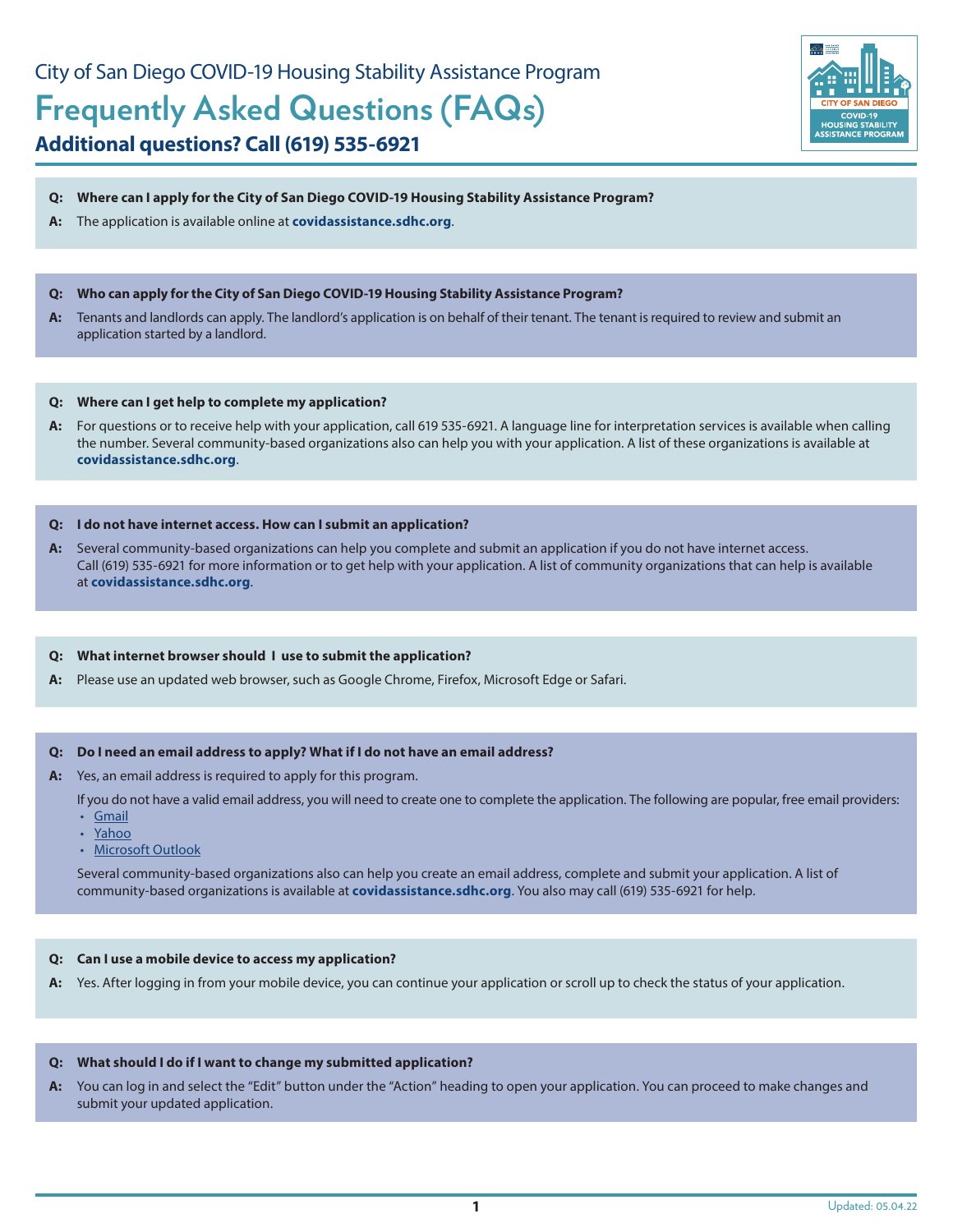#### **Q: Who qualifies for the program?**

- **A:** To be eligible for the program, you must meet the following criteria:
	- The household has a City of San Diego address.
	- The applicant has an obligation to pay rent.
	- The household income is at or below 80% of the Area Median Income (\$104,100 for a family of four).
	- The household experienced a financial hardship due to or during the COVID-19 pandemic.
	- The household is experiencing or at-risk of experiencing homelessness or housing instability.

#### **Q: What ZIP Codes are eligible for the program?**

**A:** A tenant's residential address with a ZIP Code in the City of San Diego is required for this program.

Eligible ZIP Codes include: 92014; 92025; 92037; 92038; 92067; 92093; 92101; 92102; 92103; 92104; 92105; 92106; 92107; 92108; 92109; 92110; 92111; 92113; 92114; 92115; 92116; 92117; 92119; 92120; 92121; 92122; 92123; 92124; 92126; 92127; 92128; 92129; 92130; 92131; 92132; 92134; 92136; 92139; 92140; 92145; 92154; 92161; 92171; 92173; 92182

#### **Q: What are the income requirements for the program?**

**A:** The household's income cannot be more than 80 percent of the Area Median Income (AMI) for the City of San Diego.

Compare your household size with the table below. Your household's income must be no more than the maximum annual household income listed below. For example, if your household has four people, your household's annual gross income must be \$104,100 or less to qualify for the program. For the complete AMI chart, [click here.](https://www.sdhc.org/wp-content/uploads/2018/05/AMIIncomeLimits.pdf)

| San Diego Area Median Income - 2022   |          |          |          |           |           |           |           |           |  |  |  |  |
|---------------------------------------|----------|----------|----------|-----------|-----------|-----------|-----------|-----------|--|--|--|--|
| <b>Persons in Household</b>           |          |          |          |           |           | 6         |           |           |  |  |  |  |
| Low Income:<br>80% of AMI             | \$72,900 | \$83,300 | \$93,700 | \$104,100 | \$112,450 | \$120,800 | \$129,100 | \$137,450 |  |  |  |  |
| <b>Very Low Income:</b><br>50% of AMI | \$45,550 | \$52,050 | \$58,550 | \$65,050  | \$70,300  | \$75,500  | \$80,700  | \$85,900  |  |  |  |  |

#### **Q: What is a hardship that is due to or during the COVID-19 pandemic?**

- **A:** Examples:
	- Loss of income due to reduction of paid work hours (examples: laid off, loss of hours, income reduction, etc.);
	- Loss of income due to sickness or caring for a household/family member who is/was sick;
	- Loss of income due to compliance with a recommendation from a government health authority to stay home, self-quarantine, or avoid congregating with others during the COVID-19 state of emergency;
	- Loss of income due to other factors;
	- Increase in medical expenses incurred;
	- Qualified to receive or currently receiving unemployment insurance benefits through the Employment Development Department as of March 1, 2020 or later.

#### **Q: What is at-risk of or experiencing homelessness or housing instability?**

- **A:** Households must provide one of the following documents to demonstrate this:
	- Past-due utility notice/bill
	- Past-due rent notice
	- Eviction notice
	- Rent ledger showing late rent amounts
	- Letter from landlord certifying rental arrears
	- Documentation of unsafe or unhealthy living conditions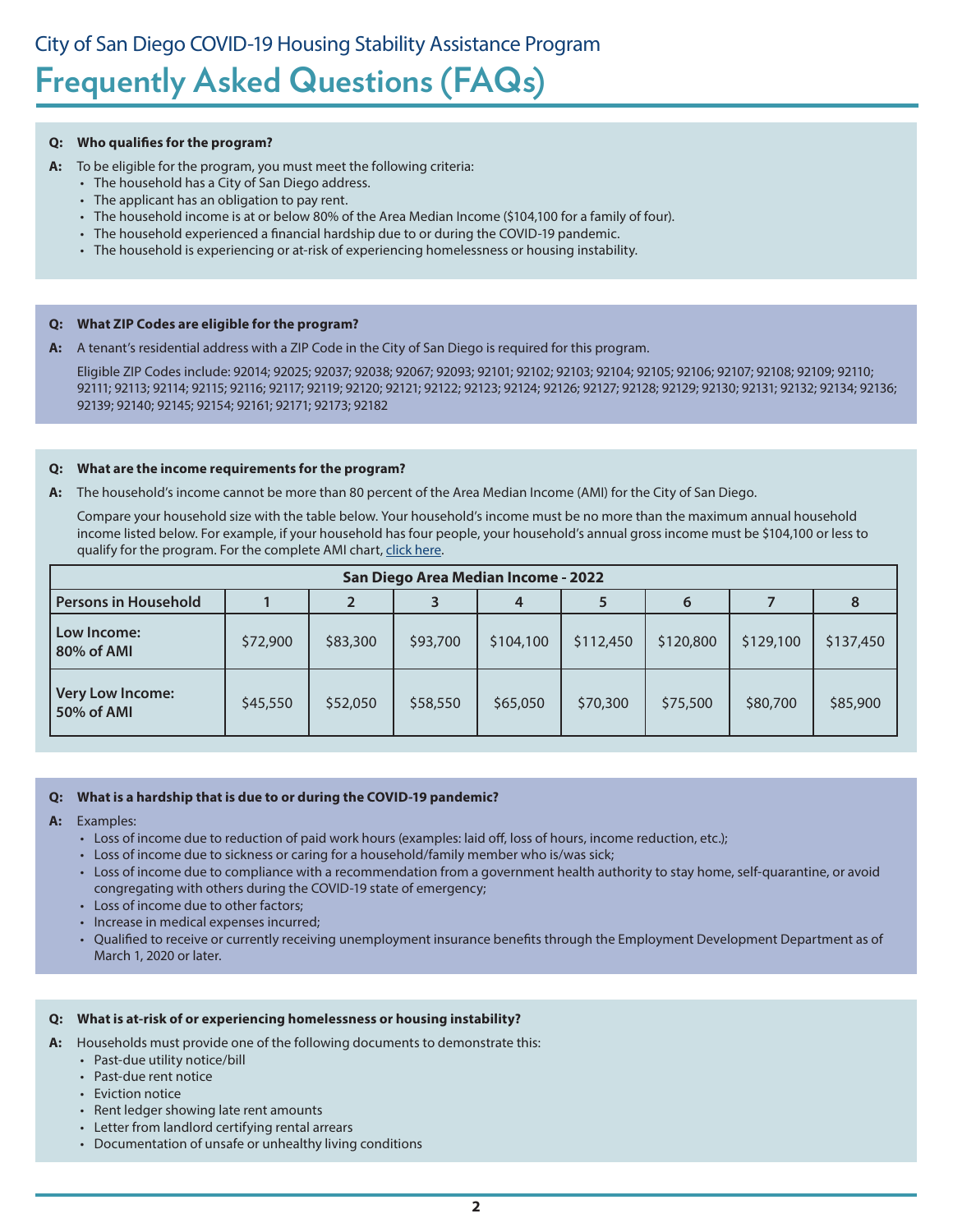#### **Q: Do tenants or landlords have to submit documentation with the application?**

- **A:** Yes, to apply, applicants are required to upload and submit the following supporting documents as part of their online application:
	- Document verifying tenant's identity
	- Document to verify address, tenancy and rent amount
	- Current utility bill or household bill
	- Documentation of all sources of income in the household for calendar year 2020 and currently monthly household income Documentation verifying at-risk of or experiencing homelessness or housing instability
	- If seeking help with past-due rent or utility assistance, documentation verifying past-due rent amount and past-due utility amount(s)

#### **Q: I currently receive a rental subsidy. Do I qualify for this program?**

**A:** Yes, households that receive rental subsidies may qualify for help from this program. To qualify for help, the household is required to meet the program criteria shown under the question "Who qualifies for the program?" on Page 2 of these Frequently Asked Questions. Assistance will depend on funding availability. Rental subsidies include federal Section 8 Housing Choice Voucher assistance, rapid rehousing assistance, or rental assistance from nonprofit agencies.

#### **Q: I previously received help from another Emergency Rental Assistance Program. Do I qualify for this program?**

**A:** Yes, only for months for which you did not previously receive help. You must certify that your household has not received and will not receive rental assistance from another program or source that duplicates the assistance provided through this program. If you receive duplicate assistance, you are required to repay the San Diego Housing Commission (SDHC) the amount of duplicate assistance received from this program. SDHC administers the program for the City of San Diego.

#### **Q: How will applications be selected?**

**A:** The program is required to give priority to paying past-due rent. In addition, priority will be given to households with income at or below 50 percent of San Diego's Area Median Income (AMI)--currently \$65,050 per year for a family of four— households with at least one adult who has been unemployed for more than 90 days immediately before and including the date of the application and have past-due rent, and households that received an eviction notice or summons.

#### **Q: How much assistance can tenants and landlords receive?**

**A:** A new State law enacted on June 28, 2021, allows the COVID-19 Housing Stability Assistance Program to pay 100 percent of a qualifying household's rent obligations. This law also extended the statewide temporary ban on evictions through September 30, 2021. If a landlord declines to accept payment, the program is able to provide payment directly to the tenant for it to be used to pay rent. Utility assistance will be provided directly to the utility provider at 100 percent of the eligible debt. Utility assistance payments will not be made directly to the tenant. SDHC has started to make additional payments to qualifying households that previously received a payment for a percentage of their rent pursuant to the prior state requirements. These additional payments fill the gap between the amount of rental assistance the household previously received and the 100 percent amount allowed now. SDHC also will process applications to disburse payments at the 100 percent amount going forward.

#### **Q: Will the rental assistance be paid directly to the tenant?**

**A:** The funds will be paid directly to the landlord, property management company, or utility provider to be credited to the tenant's account. However, if the landlord declines to accept the rental assistance payment, the tenant will receive a payment for them to pay it to the landlord. Utility assistance payments will not be made directly to the tenant. A payment summary email will be sent to tenants, along with landlords if they receive payment, when the assistance is paid as proof of payment.

#### **Q: Is a landlord required to forgive a portion of the tenant's rental debt to receive rental assistance on behalf of the tenant?**

**A:** No. A new State law enacted on June 28, 2021, allows the COVID-19 Housing Stability Assistance Program to pay 100 percent of a qualifying household's rent obligations. This law also extended the statewide temporary ban on evictions through September 30, 2021. If a landlord declines to accept payment, the program is able to provide payment directly to the tenant for it to be used to pay rent.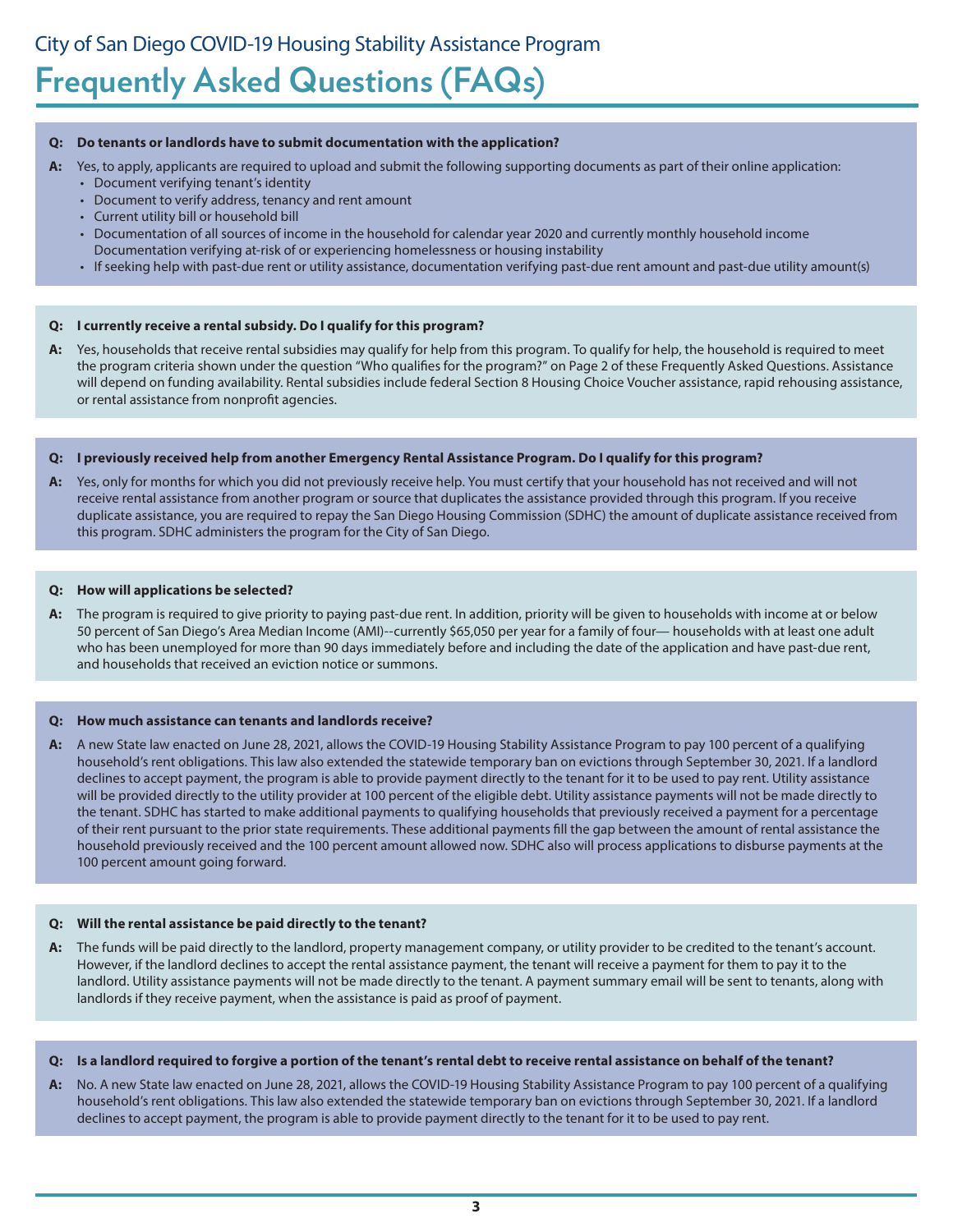### **Q: What are the requirements for landlords?**

**A:** Landlords are required to register online, provide information from IRS Form W-9 to verify unit ownership, and authorize a direct deposit to receive the funds.

### **Q: Will I receive all assistance I applied for at the same time?**

**A:** No, past-due rent and past-due utilities will be prioritized and issued to eligible households first, as required by the funding regulations for this program. Help paying upcoming rent will be provided if funding is available after past-due rent and utilities have been addressed.

### **Q: What if the tenant moves out of the rental unit?**

**A:** If the tenant moves out of the unit and upcoming rent has already been paid to the landlord, the landlord needs to repay a pro-rated portion of the payment for the period that the unit was unoccupied by the tenant. The landlord will need to remit a check, including a note containing the tenant name and reason for the return payment, within 10 days of the tenant moving out payable to:

San Diego Housing Commission 1122 Broadway Suite 300 San Diego, CA 92101 Attn: Finance HSAP

## **Q: If I previously received help from the program but need additional assistance, can I request more help?**

**A:** Yes. Beginning September 15, 2021, applicants who previously received help from the program may qualify for additional assistance. The program can provide a combined total (rent, utilities and other housing-related expenses) of 18 months of assistance for qualifying households. Visit **[covidassistance.sdhc.org](http://covidassistance.sdhc.org)** to provide the necessary current information to request additional help from the program even if you already received assistance.

## **Q: If I previously applied and was determined ineligible for the program, can I reapply?**

**A:** If you have experienced a change in circumstances that may affect your eligibility for the program, you may update information in your application for it to be reviewed again. Visit **[covidassistance.sdhc.org](http://covidassistance.sdhc.org)** to provide the necessary current information to request help from the program again.

*This project is being supported, in whole or in part, by federal award numbers ERA0302, ERAE0043 and ERAE0321, awarded to the City of San Diego by the U.S. Department of the Treasury.*



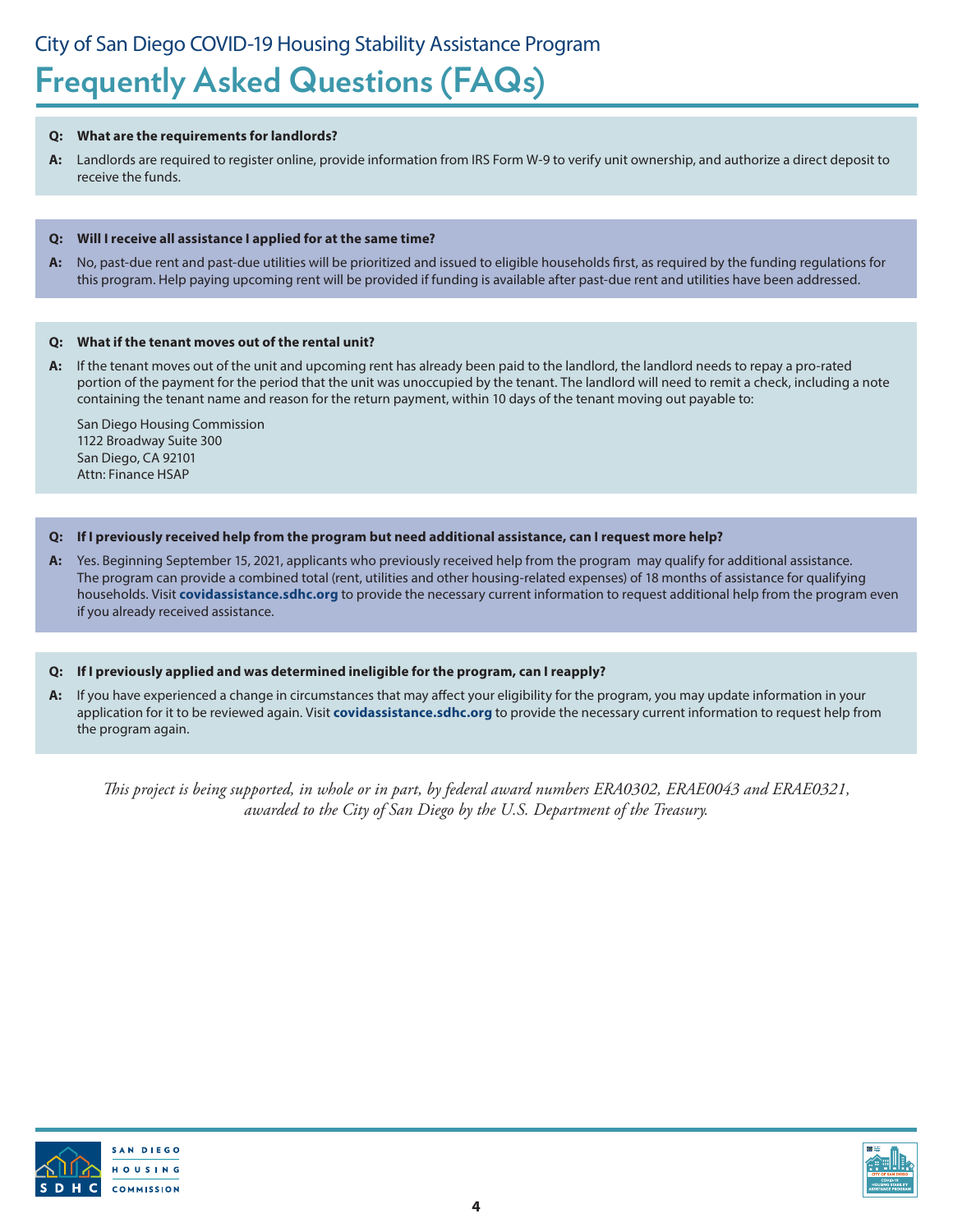# Programa de Asistencia de Estabilidad de Vivienda COVID-19 de la Ciudad de San Diego

# **Preguntas Frecuentes**

# **¿Tiene preguntas adicionales? Llame al (619) 535-6921**



#### **P: ¿Dónde puedo solicitar el Programa de Asistencia de Estabilidad de Vivienda COVID-19 de la Ciudad de San Diego?**

- **R:** La solicitud está disponible en línea en **[covidassistance.sdhc.org](http://covidassistance.sdhc.org)**.
- **P: ¿Quién puede solicitar el Programa de Asistencia de Estabilidad de Vivienda COVID-19 de la Ciudad de San Diego?**
- **R:** Los inquilinos y propietarios pueden presentar una solicitud. La solicitud del arrendador es en nombre de su inquilino. Los propietarios solo podrán ver una lista de las solicitudes que iniciaron. No pueden ver las aplicaciones que iniciaron sus inquilinos. El inquilino debe revisar y enviar una solicitud iniciada por un propietario.

#### **P: ¿Dónde puedo obtener ayuda para completar mi solicitud?**

**R:** Si tiene preguntas o desea recibir ayuda con su solicitud, llame al (619) 535-6921. Una línea de idiomas para servicios de interpretación está disponible al llamar a este número. Varias organizaciones comunitarias también pueden ayudarlo con su solicitud. Una lista de estas organizaciones está disponible en **[covidassistance.sdhc.org](http://covidassistance.sdhc.org)**.

#### **P: No tengo acceso al Internet. ¿Cómo puedo enviar una solicitud?**

**R:** Varias organizaciones comunitarias pueden ayudarlo a completar y enviar una solicitud si no tiene acceso al Internet. Llame al (619) 535-6921 para obtener más información o para obtener ayuda con su solicitud. Una lista de organizaciones comunitarias que pueden brindar ayuda está disponible en **[covidassistance.sdhc.org](http://covidassistance.sdhc.org)**.

#### **P: ¿Qué navegador de Internet debo utilizar para enviar la solicitud?**

**R:** Utilice un navegador de web actualizado, como Google Chrome, Firefox, Microsoft Edge o Safari.

#### **P: ¿Necesito una dirección de correo electrónico para presentar una solicitud? ¿Qué pasa si no tengo una dirección de correo electrónico?**

- **R:** Sí, se requiere una dirección de correo electrónico para solicitar este programa. Si no tiene una dirección de correo electrónico válida, deberá crear una para completar la solicitud. Los siguientes son proveedores de correo electrónico gratuitos y populares:
	- [Gmail](https://www.google.com/gmail/about/)
	- [Yahoo](https://login.yahoo.com/account/create)
	- [Microsoft Outlook](https://login.live.com/login.srf?wa=wsignin1.0&rpsnv=13&ct=1594216987&rver=7.0.6737.0&wp=MBI_SSL&wreply=https%3a%2f%2foutlook.live.com%2fowa%2f%3fRpsCsrfState%3d0171de34-4e3b-9f0b-d373-b62c7e465ff3&id=292841&aadredir=1&CBCXT=out&lw=1&fl=dob%2cflname%2cwld&cobrandid=90015)

Varias organizaciones comunitarias también pueden ayudarlo a crear una dirección de correo electrónico, completar y enviar su solicitud. Una lista de organizaciones comunitarias está disponible en **[covidassistance.sdhc.org](http://covidassistance.sdhc.org)**. También puede llamar al (619) 535-6921 para obtener ayuda.

#### **P: ¿Puedo usar un dispositivo móvil para acceder a mi solicitud?**

**R:** Si. Después de iniciar una sesión en su dispositivo móvil, puede continuar con su solicitud o navegar hacia arriba de la pantaya para verificar el estado de su solicitud.

#### **P: ¿Qué debo hacer si quiero cambiar una solicitud enviada?**

**R:** Puede iniciar una sesión y seleccionar el botón "Editar" debajo del encabezado "Acción" para abrir su solicitud. Así, puede hacer cambios y enviar su solicitud ya actualizada.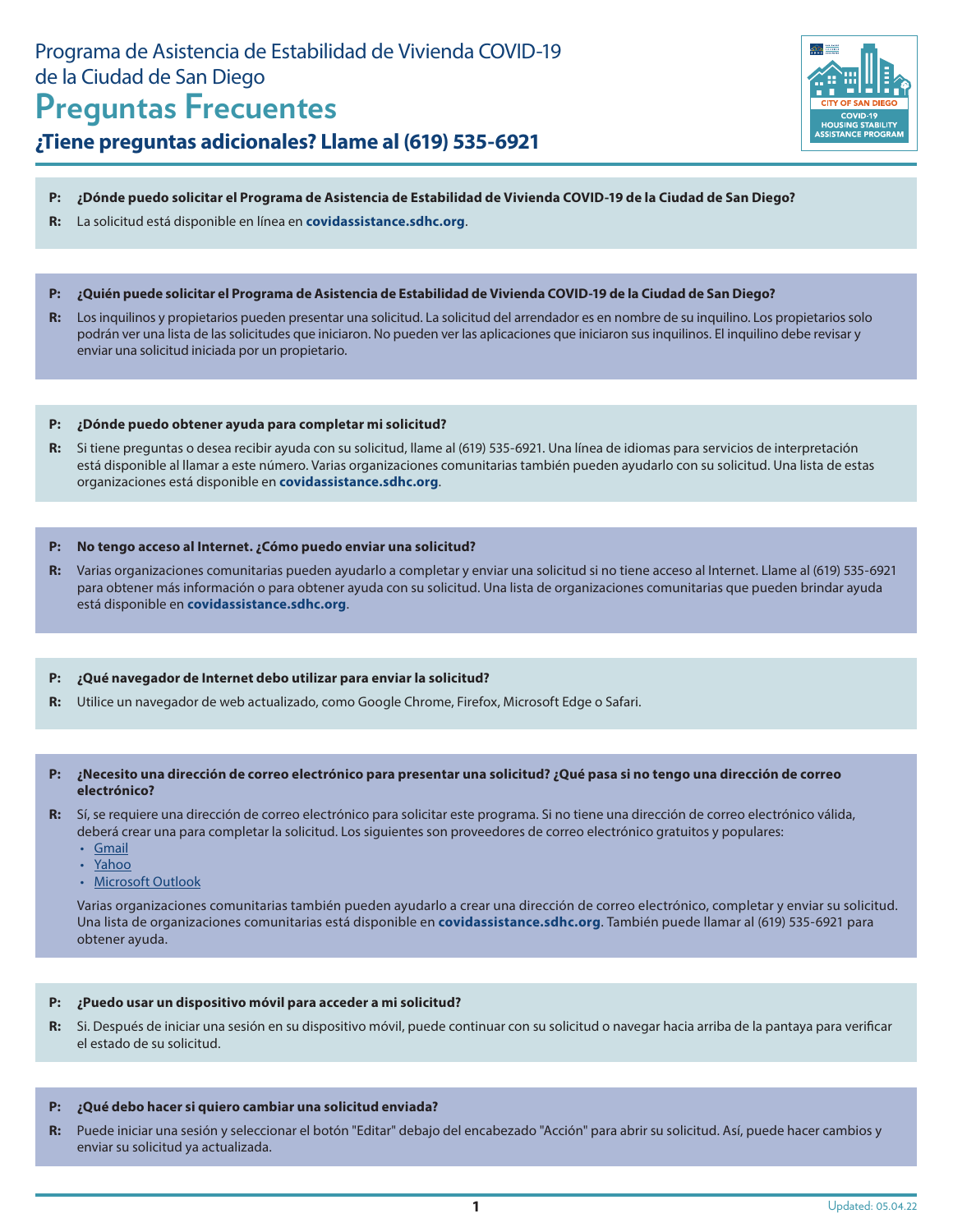# **Preguntas Frecuentes**

#### **P: ¿Quién califica para el programa?**

- **R:** Para ser elegible para el programa, debe cumplir con los siguientes criterios:
	- El hogar tiene una dirección en la Ciudad de San Diego.
	- El solicitante tiene la obligación de pagar el alquiler.
	- El ingreso familiar es igual o inferior al 80% de los Ingresos Medios del Area de San Diego (AMI por sus siglas en inglés) (\$104,100 para una familia de cuatro personas).
	- El hogar experimentó una dificultad económica debido a la pandemia del COVID-19.
	- El hogar está experimentando o está en riesgo de experimentar pérdida de vivienda o inestabilidad en la vivienda.

#### **P: ¿Qué códigos postales son elegibles para el programa?**

**R:** Para este programa, se requiere una dirección residencial de un inquilino con un código postal en la Ciudad de San Diego.

Los códigos postales elegibles incluyen: 92014; 92025; 92037; 92038; 92067; 92093; 92101; 92102; 92103; 92104; 92105; 92106; 92107; 92108; 92109; 92110; 92111; 92113; 92114; 92115; 92116; 92117; 92119; 92120; 92121; 92122; 92123; 92124; 92126; 92127; 92128; 92129; 92130; 92131; 92132; 92134; 92136; 92139; 92140; 92145; 92154; 92161; 92171; 92173; 92182

#### **P: ¿Cuáles son los requisitos de ingresos para el programa?**

**R:** Los ingresos del hogar no pueden ser más del 80 por ciento del ingreso medio del área (AMI) de la Ciudad de San Diego.

Compare el tamaño de su hogar con la tabla a continuación. Los ingresos de su hogar no deben superar el ingreso familiar anual máximo que se indica en la tabla. Por ejemplo, si su hogar tiene cuatro personas, el ingreso bruto anual de su hogar debe ser de \$104,100 o menos para calificar para el programa. Para ver la tabla de AMI completa, haga [clic aquí](https://www.sdhc.org/wp-content/uploads/2018/05/AMIIncomeLimits.pdf).

| Ingreso Medio del Área de San Diego - 2022 |          |          |          |           |           |           |           |           |  |  |  |
|--------------------------------------------|----------|----------|----------|-----------|-----------|-----------|-----------|-----------|--|--|--|
| Personas en el hogar                       |          |          |          |           |           | 6         |           |           |  |  |  |
| <b>Ingresos Bajos:</b><br>80% del AMI      | \$72,900 | \$83,300 | \$93,700 | \$104,100 | \$112,450 | \$120,800 | \$129,100 | \$137,450 |  |  |  |
| <b>Ingresos Muy Bajos:</b><br>50% del AMI  | \$45,550 | \$52,050 | \$58,550 | \$65,050  | \$70,300  | \$75,500  | \$80,700  | \$85,900  |  |  |  |

#### **P: ¿Qué es una dificultad directamente relacionada con COVID-19?**

- **R:** Ejemplos:
	- Pérdida de ingresos debido a la reducción de las horas de trabajo remuneradas (ejemplos: despidos, pérdida de horas, reducción de ingresos, etc.);
	- Pérdida de ingresos debido a una enfermedad o al cuidado de un miembro del hogar o de la familia que está o estuvo enfermo;
	- Pérdida de ingresos debido al cumplimiento de una recomendación de una autoridad de salud del gobierno de quedarse en casa, ponerse en cuarentena o evitar reunirse con otras personas durante el estado de emergencia del COVID-19;
	- Pérdida de ingresos debido a otros factores de la emergencia ;
	- Aumento de los gastos médicos incurridos;
	- Calificado para recibir o esta actualmente recibiendo beneficios de seguro de desempleo a través del Departamento de Desarrollo del Empleo a partir del 1 de marzo del 2020 o después.

#### **P: ¿Qué significa estar en riesgo de quedarse sin hogar o experimentar inestabilidad en la vivienda?**

- **R:** Los hogares deben proporcionar uno de los siguientes documentos para demostrarlo:
	- Aviso / factura de servicios públicos atrasados
	- Aviso de alquiler vencido
	- Notificación de desalojo
	- Libro mayor de alquileres que muestra los montos de alquiler atrasados
	- Carta del arrendador que certifica los atrasos del alquiler
	- Documentación de condiciones de vida inseguras o insalubres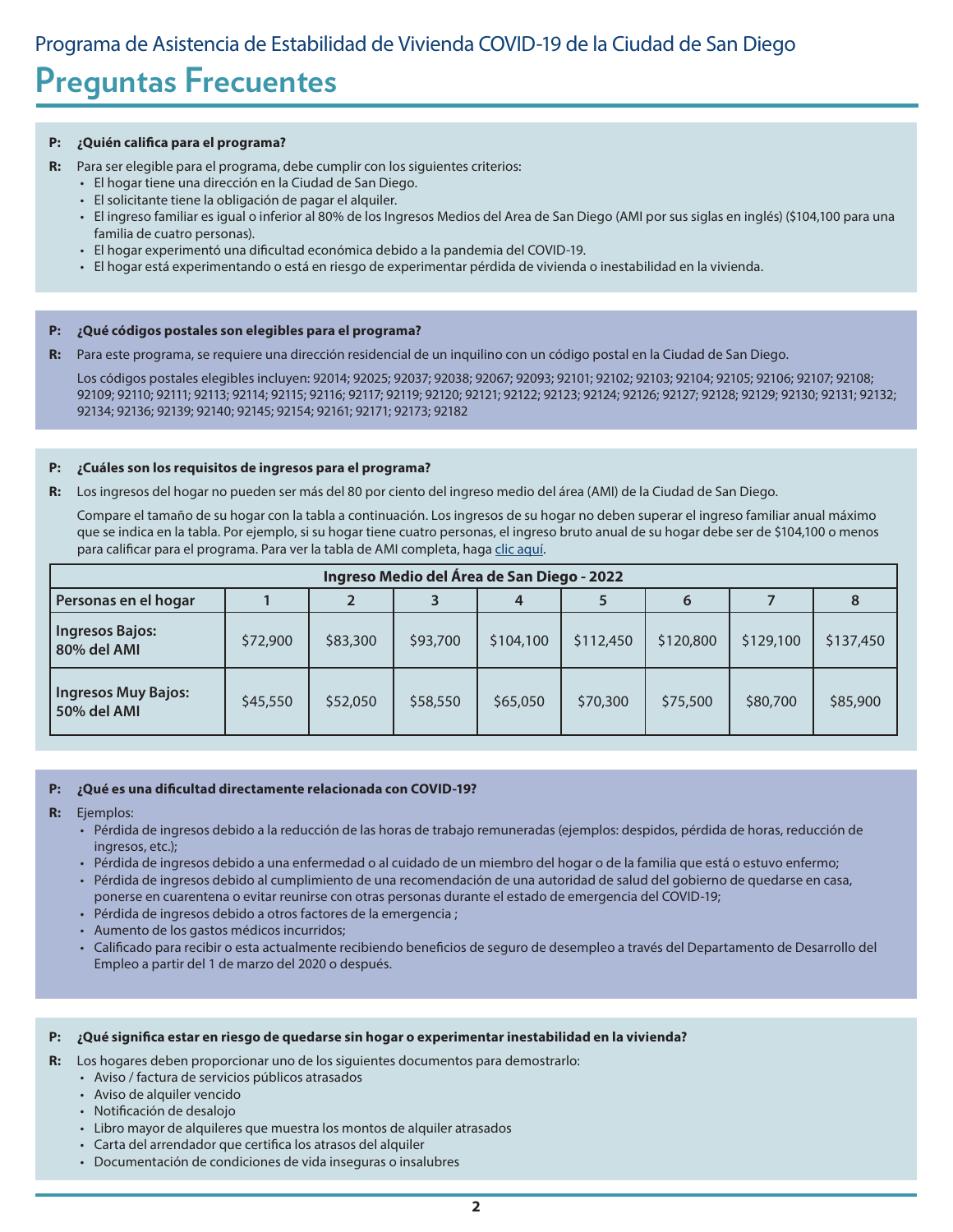# **Preguntas Frecuentes**

#### **P: ¿Los inquilinos o propietarios tienen que presentar documentación con la solicitud?**

- **R:** Sí. Para postularse, los solicitantes deben subir y enviar los siguientes documentos de respaldo como parte de su solicitud en línea:
	- Documento que verifica la identidad del inquilino
	- Documento para verificar la dirección, el arrendamiento y el monto del alquiler
	- Factura actual de servicios públicos o factura del hogar
	- Documentación de todas las fuentes de ingresos del hogar para el año calendario 2020 y el ingreso del hogar mensual actual.
	- Documentación que verifique que está en riesgo de quedarse sin hogar o que está pasando por inestabilidad de vivienda
	- Si busca ayuda con la renta atrasada o asistencia con los servicios públicos, documentación que verifique el monto del alquiler adeudado y la (s) cantidad (s) de servicios públicos vencidos

#### **P: Actualmente recibo un subsidio de alquiler. ¿Califico para este programa?**

**R:** Sí, los hogares que reciben subsidios de alquiler pueden calificar para recibir ayuda de este programa. Para calificar para recibir la ayuda, el hogar debe cumplir con los requisitos del programa que se muestran en la pregunta "¿Quién califica para el programa?" en la página 2 de estas preguntas frecuentes. La asistencia dependerá de la disponibilidad de fondos. Los subsidios de alquiler incluyen asistencia federal con vales de elección de vivienda de la Sección 8, asistencia para realojamiento rápido o asistencia para alquiler de agencias sin fines de lucro.

#### **P: Anteriormente recibí ayuda de otro programa de asistencia de alquiler de emergencia. ¿Califico para este programa?**

**R:** Sí, solo durante los meses en los que no recibió ayuda anteriormente. Debe certificar que su hogar no ha recibido ni recibirá asistencia para el alquiler de otro programa o fuente que duplique la asistencia proporcionada a través de este programa. Si recibe asistencia duplicada, debe reembolsar a San Diego Housing Commission (SDHC), la Comisión de Vivienda de San Diego la cantidad de asistencia duplicada que reciba de este programa. SDHC administra el programa para la Ciudad de San Diego.

#### **P: ¿Cómo se seleccionarán las aplicaciones?**

**R:** Se requiere que el programa dé prioridad al pago de la alquiler (o renta) atrasado. Además, se dará prioridad a los hogares con ingresos iguales o inferiores al 50 por ciento del Ingreso Medio del Área de San Diego (AMI), actualmente \$65,050 por año para una familia de cuatro, y hogares con al menos un adulto que ha estado desempleado durante más de 90 días inmediatamente antes e incluyendo la fecha de la solicitud y tiene alquiler atrasado, y hogares que recibieron un aviso de desalojo o citación.

#### **P: ¿Cuánta ayuda pueden recibir los inquilinos y propietarios?**

**R:** Una nueva ley estatal aprobada el 28 de junio del 2021 permite que el Programa de Asistencia de Estabilidad de Vivienda COVID-19 pague el 100 por ciento de las obligaciones de alquiler de un hogar calificado. Esta ley también extendió la prohibición temporal de desalojos en todo el estado hasta el 30 de septiembre del 2021. Si un propietario se niega a aceptar el pago, el programa puede proporcionar el pago directamente al inquilino para que lo utilice para pagar el alquiler. La asistencia con los servicios públicos se proporcionará directamente al proveedor de servicios públicos al 100 por ciento de la deuda elegible. Los pagos de asistencia de servicios públicos no se harán directamente al inquilino. SDHC ha comenzado a realizar pagos adicionales a hogares calificados que previamente recibieron un pago por un porcentaje de su alquiler conforme a los requisitos estatales previos. Estos pagos adicionales cubren la diferencia entre la cantidad de asistencia para el alquiler que el hogar recibió anteriormente y la cantidad del 100 por ciento permitida ahora. En adelante, SDHC también procesará solicitudes para desembolsar pagos al 100 por ciento.

#### **P: ¿La asistencia para el alquiler se pagará directamente al inquilino?**

**R:** Los fondos se pagarán directamente al propietario, la empresa de administración de la propiedad o el proveedor de servicios públicos para que se acrediten en la cuenta del inquilino. Sin embargo, si el propietario se niega a aceptar el pago de asistencia de alquiler, el inquilino un pago para que se lo pague al propietario. Se enviará un correo electrónico de resumen de pago a los inquilinos, junto con los propietarios si reciben el pago, cuando la asistencia se pague como prueba de pago.